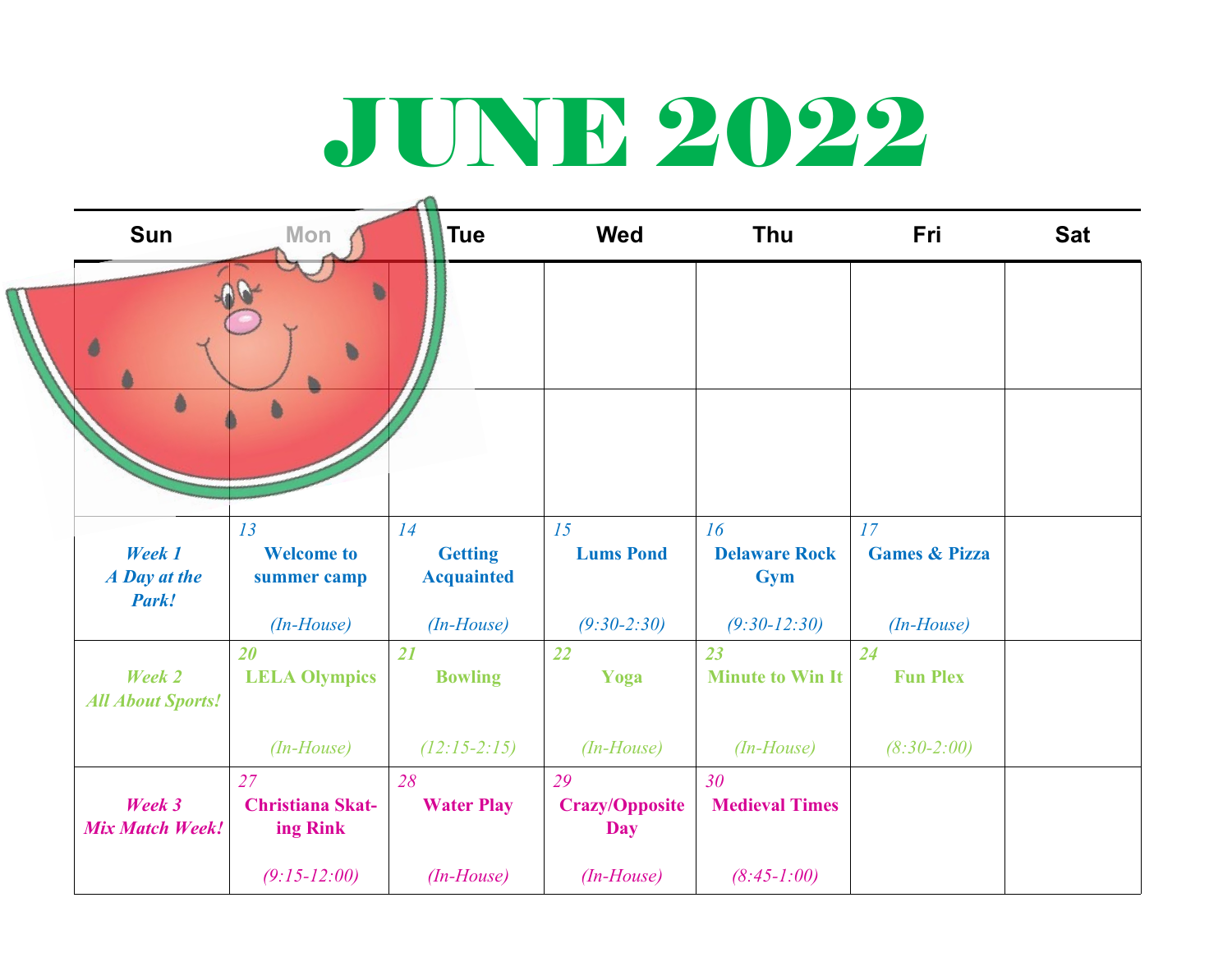|                                                   | lon                                              | <b>Tue</b>                                    | <b>Wed</b>                | Thu                                     | Fri                       | <b>Sat</b>     |
|---------------------------------------------------|--------------------------------------------------|-----------------------------------------------|---------------------------|-----------------------------------------|---------------------------|----------------|
|                                                   |                                                  |                                               |                           |                                         | <b>Butterfly Day</b>      | $\overline{2}$ |
|                                                   |                                                  |                                               |                           |                                         | $(In-House)$              |                |
| Week 4<br><b>Wild About Ani-</b><br>mals!         | $\overline{4}$<br><b>Center</b><br><b>Closed</b> | $\overline{5}$<br><b>Plumpton Park</b><br>Zoo | 6<br><b>Face Painting</b> | $\overline{7}$<br><b>Scavenger Hunt</b> | 8<br><b>Maryland Zoo</b>  | 9              |
|                                                   |                                                  | $(9:15-12:15)$                                | $(In-House)$              | $(In-House)$                            | $(8:30-1:30)$             |                |
| Week 5<br><b>Adventures of</b><br><b>Camping!</b> | 11<br><b>Calvert Park</b>                        | 12<br><b>Milburn Or-</b><br>chards            | 13<br><b>Smores</b>       | 14<br><b>Movie and</b><br>Popcorn       | 15<br><b>Bubble Paint</b> | 16             |
|                                                   | $(9:30-12:45)$                                   | $(9:30-1:30)$                                 | $(In-House)$              | $(In-House)$                            | $(In-House)$              |                |
| Week 6<br><b>Color Wars!</b>                      | 18<br><b>Tie Dye</b>                             | 19<br><b>Creation Station</b>                 | 20<br><b>Foil Art</b>     | 21<br><b>Relay Race</b>                 | 22<br><b>Paint Bombs</b>  | 23             |
|                                                   |                                                  |                                               |                           |                                         |                           |                |